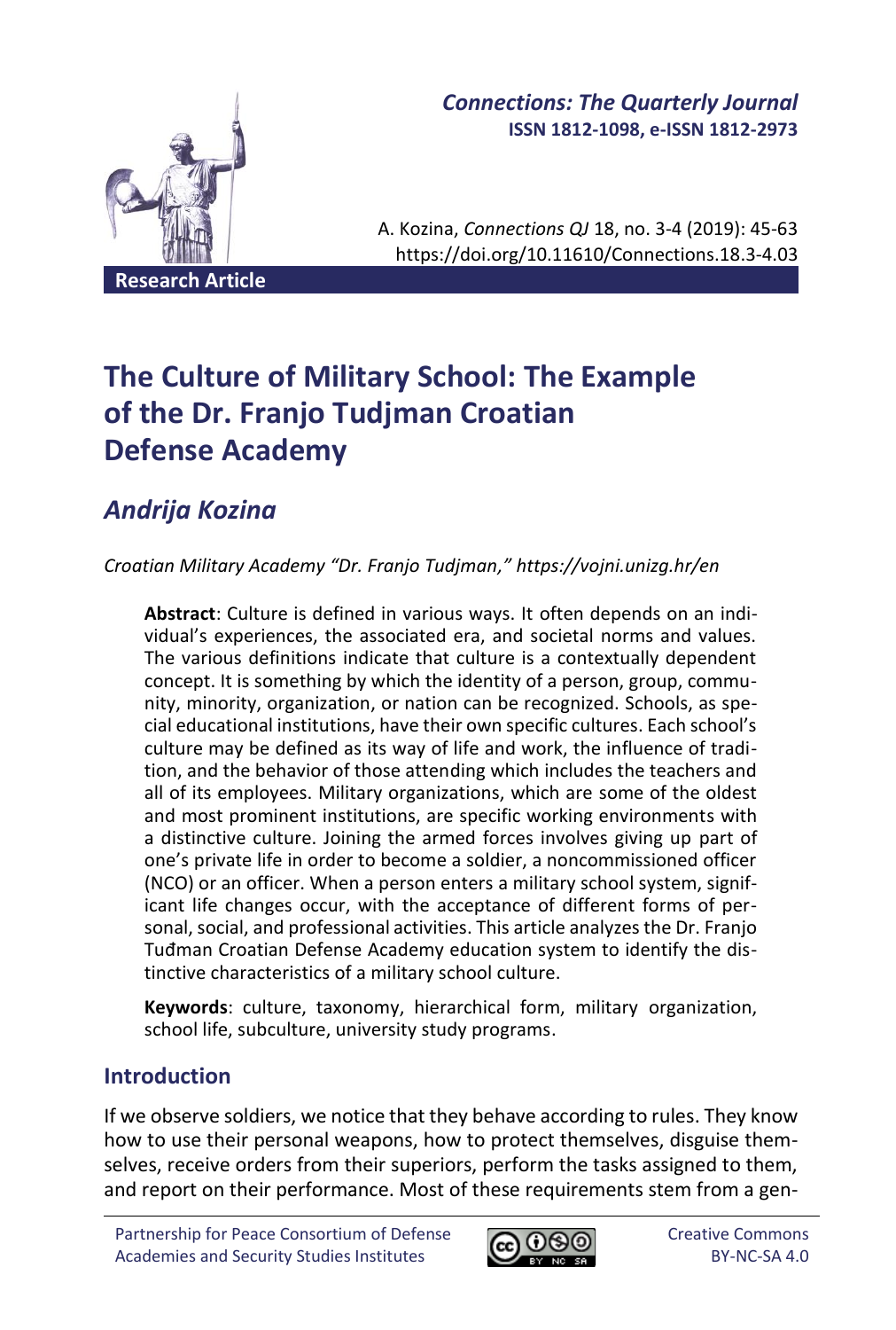eral understanding of the organizational culture and the mission, including the social standards and relationships related to serving in the military and obeying orders.

Every organization relies and depends on its traditions and its environment. The longer the tradition, the more obvious and recognizable the culture is, and it is easier to define the values it promotes. Many factors, such as history, religion, ethnic identity, language, and nationality, create a culture. It develops in response to various pressures and influences; it is learned through socialization and is not inherited.<sup>1,2</sup> Briefly, it promotes values and provides a lens through which its members can see and understand the world.

Culture, in military organizations, has a specific character and it differs from other cultures in terms of its philosophy, approach, and requirements. As a fundamental part of the education of future members through their curriculum outcomes, requirements, methods, content, and education levels, military schools must produce cadre that are capable, prepared and willing to fulfill their commanding officers' tasks. Here the special character of military schools differs from other schools that nurture the development of shared constructive action, critical thought, elimination or acceptance of imposed authority, questioning, and all the other special characteristics stemming from a student-centered philosophy. Of course, it cannot be said that military schools seek to avoid the development of these behaviors and thought, and they certainly do work to integrate them, but with a distinctive respect for the clear structure and the specific nature of the military ethos.

The development and reconciliation of these differences is the goal of all employees of military schools. As well as accepting the explicit requirements of their work, they must also, by their own example and implicit pedagogy, promote the fundamental values of the organization and thereby have a positive effect on the development of the school's unique culture. Therefore, it is extremely important to recognize, study, research, and improve the culture of military schools and their hidden, formal, and informal curriculum.

## **The Definition of 'Culture'**

Culture (Lat: *cultura,* pres. verb. *colere;* to process, take care of, guard, nurture) is a human attribute. According to one definition, culture comprises the customs, ideas, beliefs, etc., of a specific society or social group. Tylor<sup>3</sup> defines culture as:

<sup>1</sup> Mary L. Connerley and Paul B. Pedersen, *Leadership in a Diverse and Multicultural Environment: Developing Awareness, Knowledge, and Skills* (Thousand Oaks, CA: Sage Publications, 2005).

<sup>2</sup> Larry A. Samovar, Richard E. Porter, Edwin R. McDaniel, and Carolyn Sexton Roy, *Communication Between Cultures*, 9th ed. (Boston, MA: Cengage Learning, 2017).

<sup>&</sup>lt;sup>3</sup> Sir Edward Burnett Tylor (1832-1917) is a founder of modern anthropology and one of the first scientists to use the term culture in the universal and human sense.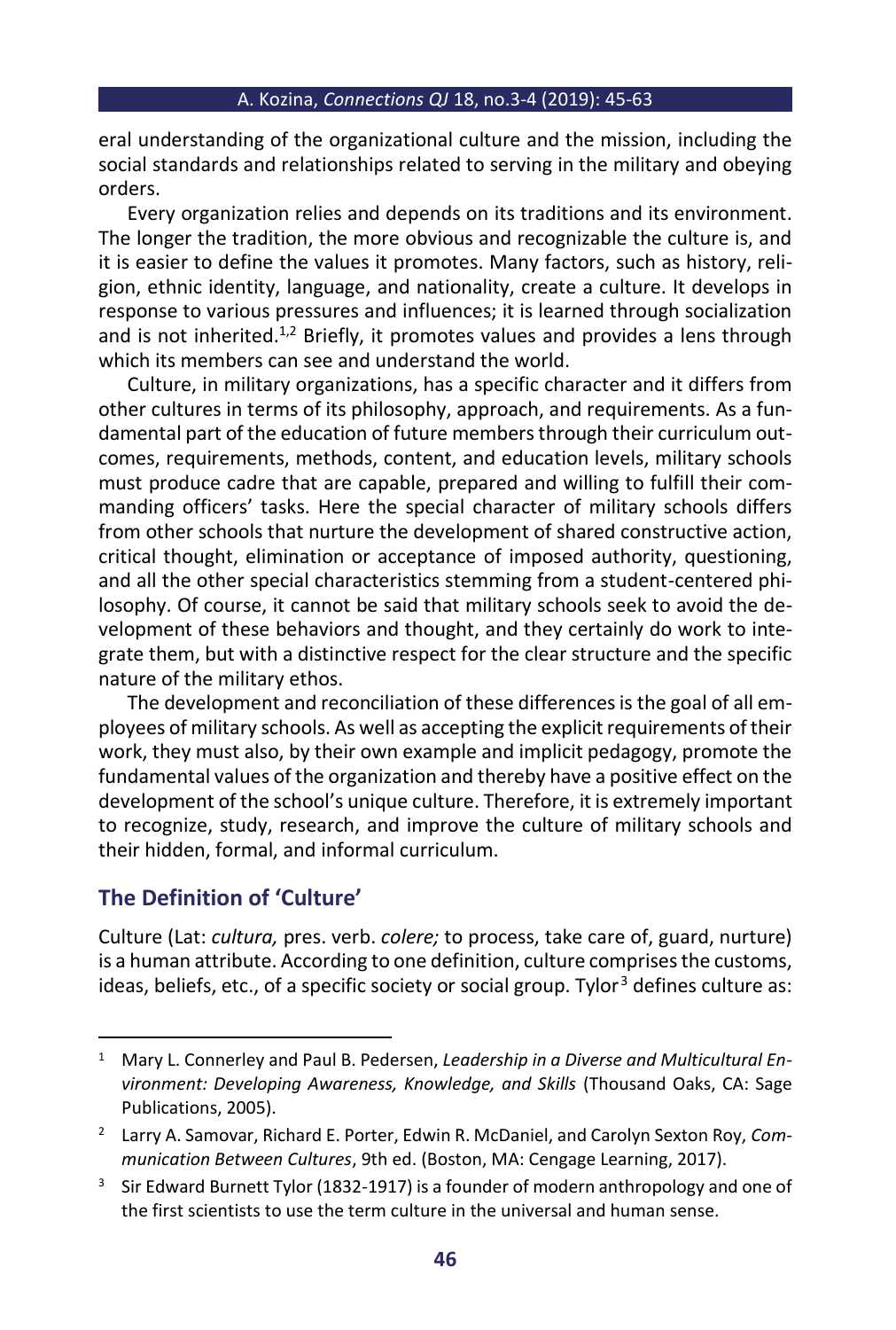"(…) that complex whole which includes knowledge, beliefs, arts, morals, law, customs, and any other capabilities and habits acquired by [a human] as a member of society."<sup>4</sup> Culture is defined in various ways, depending on an individual's perspective, the historical era, and the nature of one's society. The different definitions show that culture is difficult to explain, but according to the most general definition, it is what people have made of themselves and the world, something by which we are able to recognize the identity of a person, group, community, minority, nation or people; however, one culture can exist independently of other cultures. To comprehend and understand any culture, four essential components must be considered: political system, economy, social institutions (banks, school system, educational level, security forces, labor unions, all the way to football clubs), and culture.<sup>5</sup>

Cultural encounters occur daily, despite occasional differences in non-verbal communication (expressions of anger, contempt, disgust, fear, happiness, sadness, etc.). Learning about other cultures helps to reduce the inappropriate use of these expressions. In such communication, every culture presents, verifies, confirms, and develops itself. "Therefore, culture represents the framework of its identity, the framework of a person's identity, whereby various symbolic elements from language to social customs serve as markers of the special character, that is, the boundaries of group membership." <sup>6</sup> Culture is always expressed when it encounters another culture or something different, and it is present and visible in almost all aspects of society, for instance, youth culture, leadership culture, pop culture, religious culture, ethnic culture, health culture, etc.

Hofstede defines culture synthetically, stating: "(…) the collective programming of the mind which distinguishes the members of one group or category of people from another." <sup>7</sup> Culture, in the wider sense, is also not easy to define, because it is affected by the principles, beliefs, and values that determine perception, attitudes, expectation, interactive communication, and forms of behavior. Eagleton states that culture implies a dialectical relationship between the artificial and the natural, actually everything that a person does in relation to the world and what the world does in relation to a person.<sup>8</sup> Man lives in nature and with nature, and from the very outset tries to shape it according to his needs, that is, to create some form of culture. Cifrić points out that culture appeared as

<sup>4</sup> Edward Burnett Tylor, Primitive Culture Researches into the development of Mythology, Philosophy, Religion, Art, and Custom, 4<sup>th</sup> ed., vol. I (London: John Murray, 1920), p. 1.

<sup>5</sup> Casey Haskins, "A Practical Approach to Cultural Insight," *Military Review* 40, no.5 (September-October 2010): 79-87, quote on pp. 81-82.

<sup>6</sup> Stjepan Jagić and Marko Vučetić, "Globalization Processes and Culture," *Acta Iadertina* 9, no. 1 (2013): 15-24, – in Croatian, quote on p. 20.

<sup>&</sup>lt;sup>7</sup> Geert Hofstede, "Identifying Organizational Subcultures: An Empirical Approach," *Journal of Management Studies* 35, no. 1 (1998): 1-12, quote on p. 2.

<sup>8</sup> Terry Eagleton, *The Idea of Culture* (Hoboken, NJ: Blackwell Publisher, 2000).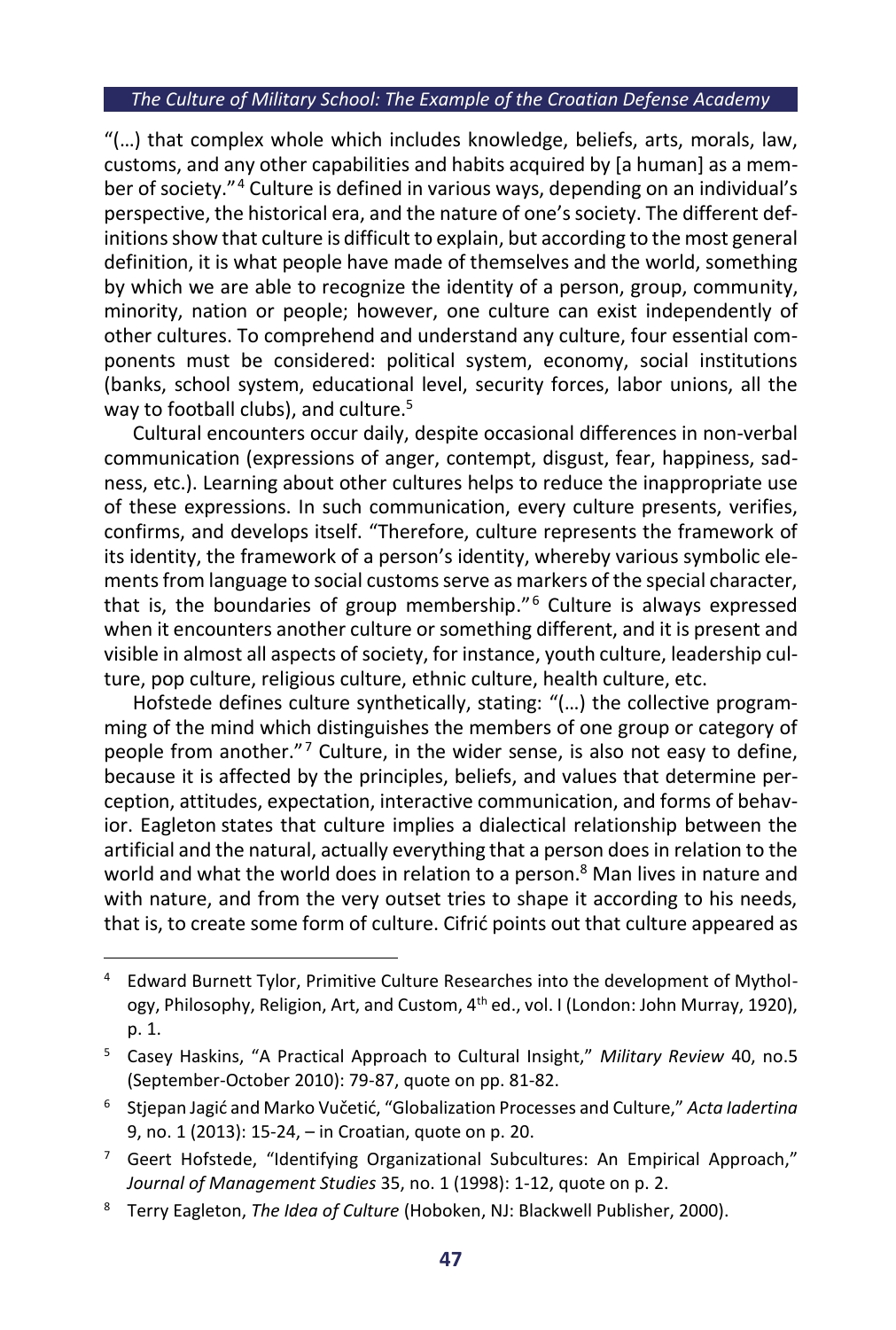a product. It is produced and 'lived' according to its response to society's physical and spiritual needs. It may be said that culture is everything that man has produced and that it is in fact, somewhat different from nature.<sup>9</sup> It links the tasks, standards, and values, which society has agreed on and accepted, into a whole. Biloslavo and co-authors attempted to explain culture using an example.<sup>10</sup> If one compares culture to a tree, the roots are the basic habits which people have acquired and which are passed on from generation to generation, the trunk are values and assets, and comprise adopted forms of behavior, and the visible forms are the external parts of the tree. One of the most acceptable and simplest definitions of culture states that it is "(…) the collection of shared convictions, values and presumptions of a specific group of people, who learn from one another and teach others that their convictions, values, and attitudes are correct." <sup>11</sup> Therefore, culture is the sum of human activity that is taught and passed on from generation to generation and which develops over the course of time.

Each person reflects and expresses his or her own culture. Culture directly affects the quality of a person's life and people influence culture development through their work. Unfortunately, the environment, but also each one's personal equation, may have a negative effect on society if that person does not want to adjust to the environment in which they live, or the culture and society which surrounds them, whereby they seek to influence the freedom of others or the legal order. Then, undesirable forms of behavior by individuals occurs, seen in intolerance and bigoted attitudes towards those who do not fit into their personal view of a community's cultural identity. Society is a complex network in which different interest groups exist, with their own specific cultures, and they all promote their own lifestyle and work ethic in accordance with their own philosophies.

Wunderle developed a three-level cultural taxonomy: cultural influences, cultural variations, and cultural manifestations (Figure 1).<sup>12</sup> According to him, to increase cultural awareness, it is necessary to understand all three components:

• Cultural influences are major social or institutional factors (heritage, religion, traditions, and language) that bind people together. Of import-

<sup>11</sup> Mai Moua, *Culturally Intelligent Leadership, Leading Through Intercultural Interactions* (New York: Business Expert Press, 2010), quote on p. 15.

<sup>9</sup> Ivan Cifrić, "Life Within the Limits of Culture," *Časopis za Filozofiju* 6, no. 12 (2009): 69-83, quote on p. 70.

<sup>10</sup> Roberto Biloslavo, J. Kovač, M. Markič, and A. Ježovnik, *Strateški management in management spreminjanja [Strategic Management and Change Management]* (Koper, Slovenia: Fakulteta za management, 2006).

<sup>12</sup> William D. Wunderle, *Through the Lens of Cultural Awareness: A Primer for US Armed Forces Deploying to Arab and Middle Eastern Countries* (Washington DC: U.S. Government Printing Office, 2006), pp. 12-13.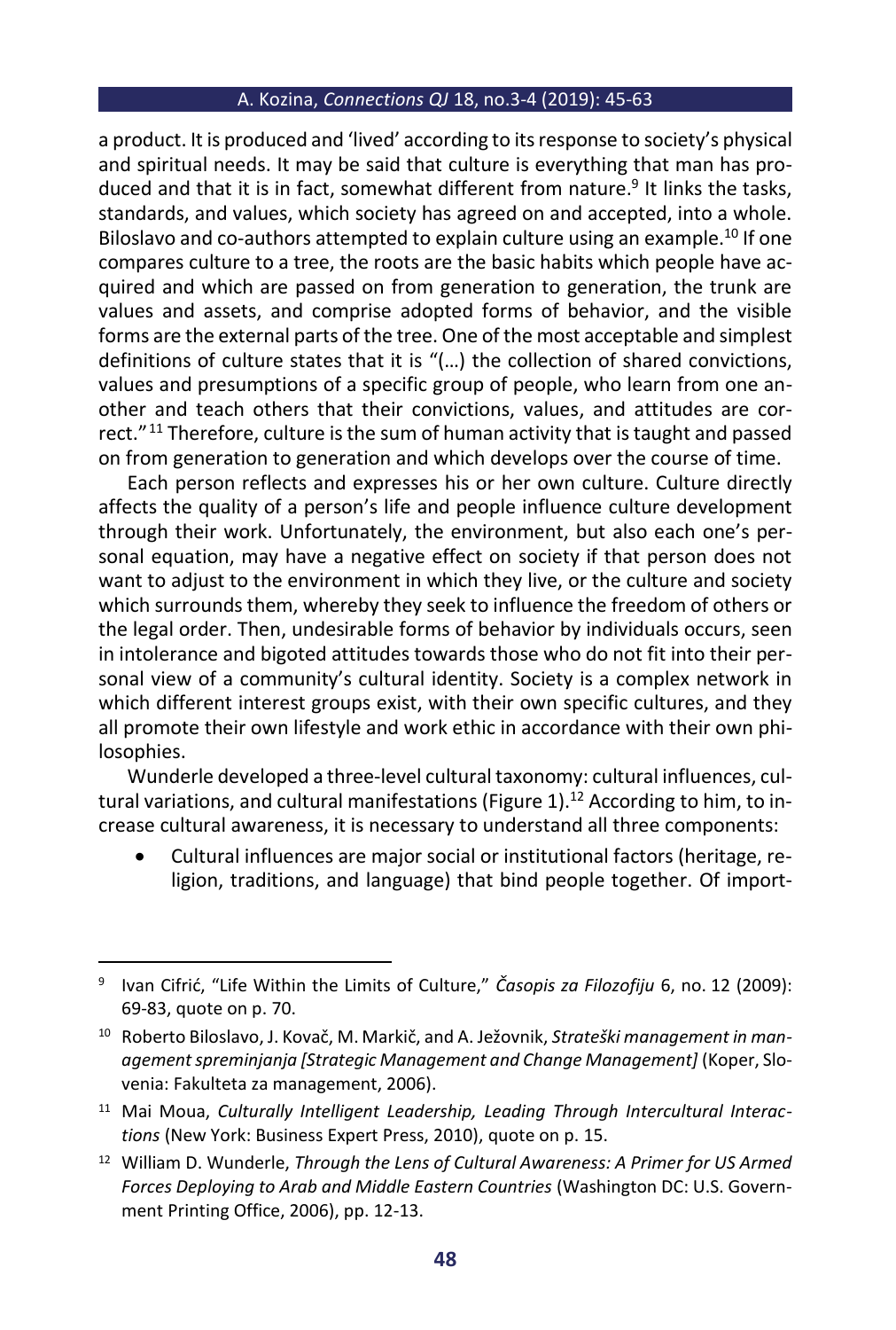ance is a culture's heritage or history which can be critical in defining the culture's ethnic and national identity.

- Cultural variations are styles of behavior, values, and ways of thinking that are common to a culture. They consist of the language, social rules, customs, structures, and institutions of a given culture. Values are principles that members of a culture use to evaluate alternatives or consequences in decision making. Ways of thinking or cognition refer to preference-based strategies and processes used in decision making, perception, and knowledge representation of a given culture.
- Cultural manifestations are the concrete displays of a culture's thought and behavior, related to negotiation styles, willingness to compromise, and embracing of risk.

Wunderle also believes that the cultural taxonomy helps the American (and any other) military, involved in global peace-keeping operations, to understand the key features of the various cultures that are encountered. With an understanding of cultural taxonomy, members who are conducting an operation can cope more easily in situations on the ground, and thereby also increase the effectiveness of their work.

Military organizations are a cultural group. Members of military organizations live in line with their values. The structure of their daily activities aligns with military life. Early rising, physical exercise, shared meals, line-up (formations), strict respect for the prescribed working hours, regular reporting etc., all develop and



**Figure 1: Taxonomy of Culture** (Source: Wunderle, 2006).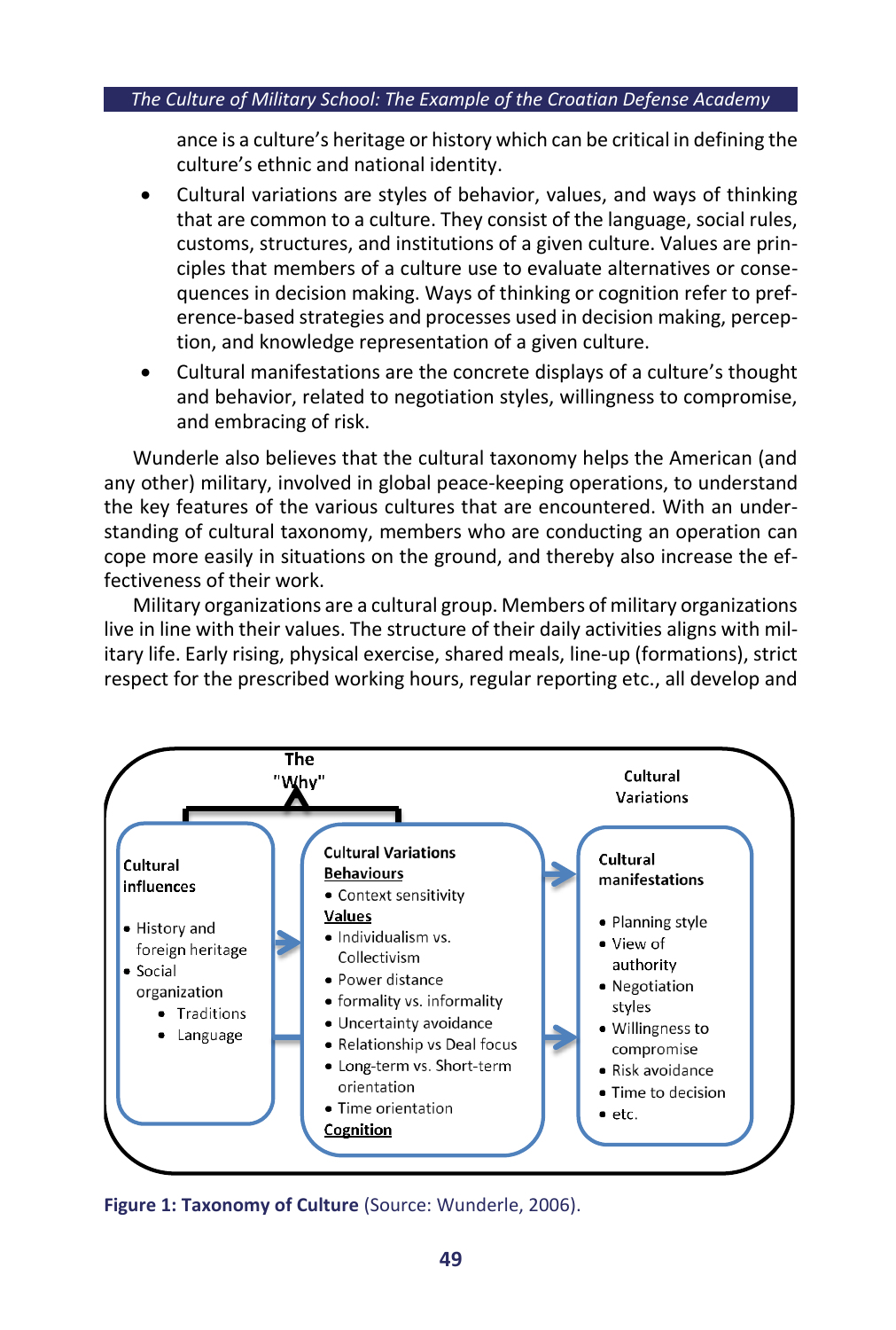strengthen the influence of military culture on the formation of the soldier's attitudes and daily lives. In the army, a unit's commander has a major influence on cultural development. The commander's contribution to the creation of a positive climate reflects his personal behavior, through which he demonstrates the unit's competence and fundamental values, convictions, and presumptions. Therefore, if the commanding officer does not demonstrate the values of the armed forces of the state, members who are dedicated to that culture will not accept the commander as a legitimate authority, $13$  especially if his actions contradict the cultural values, convictions, and laws that they have already adopted.

## **The Culture of a Military Organization**

The United States armed forces handbook describes culture as:

- "(...) a web of meaning shared by members of a particular society or group within society;
- A system of shared beliefs, values, customs, behaviors, and artifacts that members of a society use to cope with their world and with one another;
- Learned, through a process called enculturation;
- Shared by members of society; there is no "culture of one";
- Patterned, meaning that people in a society live and think in ways forming definite, repeating patterns;
- Changeable, through social interactions between people and groups;
- Arbitrary, meaning that Soldiers and Marines should make no assumptions regarding what society considers right and wrong, good and bad.
- Internalized, in the sense that it is habitual, taken for granted, and perceived as 'natural' by people within the society."<sup>14</sup>

Put simply, the act of enlisting in the armed forces implies the subordination of one's private life to the military lifestyle. A great deal of time and effort is necessary to become a soldier, non-commissioned officer, or officer. The army is a very successful organization that creates soldiers suitable for the state's demanding and specific needs. From the very beginning, individuals become part of a culture in which individualism is suppressed, the performance of tasks and missions has priority over personal problems and desires, and sacrifice for higher goals is part of everyday life. The most important aspect for maintaining continuity in a culture (including the military) is tradition, where selected features of learned behavior and action are passed on from earlier generations. When a civilian changes jobs and goes to a different workplace, a complete lifestyle change

<sup>&</sup>lt;sup>13</sup> Yet, they are expected to obey in accordance with par. 70 of the Law of Defense. See "Defense Law," *Official Gazette*, nos. 73/13, 75/15, 27/16 (2013).

<sup>14</sup> *Counterinsurgency Field Manual 3-24*, Marine Corps Warfighting Publication (Washington, DC: Department of the Army, 2006), pp. 3-6, 3-7.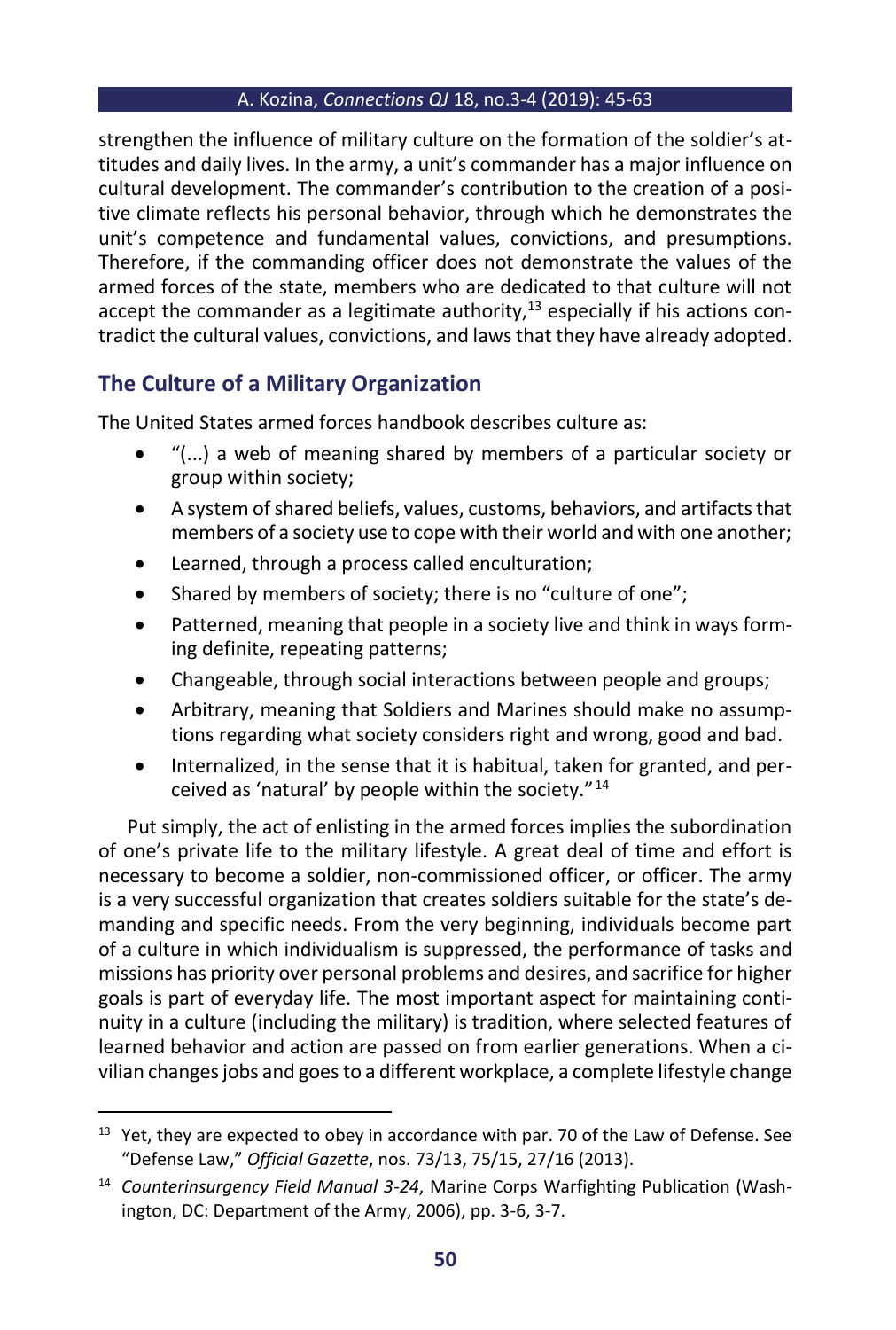is not necessary. Depending on the job, the military perspective differs from the civilian in that membership in the army is deemed to be a privilege, and the function of the hierarchical structure is not questioned. Active army personnel must behave in such a way that they do not threaten the credibility and trust of the public; they must perform their duties conscientiously and responsibly, meticulously carrying out all the tasks they are given, and respect the legislation and other norms defining their responsibilities and obligations.

Military organizations are some of the oldest and, traditionally, most prominent organizations of the state. They have a specific work environment that also has precise organizational and work procedures and requirements. Most military personnel work in military facilities<sup>15</sup> with restricted access and, within which, a feeling of belonging to the military organization is stressed. In contrast to civilians, active military personnel and cadets wear official uniforms, whereby they emphasize their membership of a specific culture. Military organizations require a great deal from their personnel: 24-hour availability, specific work shifts, a strict schedule of daily activities, mandatory reporting to superiors, unconditional respect for deadlines, demanding physical fitness requirements, strictly regulated conduct, prohibition of public appearances, frequent relocation, prohibition of organization of unions etc. For soldiers, non-commissioned officers, and officers, military knowledge and skills are not sufficient; they must be linked together with values such as courage, loyalty, obedience, subordination to the units, and the possession of high moral principles.

Members of the armed forces are aware that their work may be potentially dangerous. All active military personnel is armed and trained to handle weapons and to use protective equipment. During military training, they learn about and master military customs, conduct, values, and ethics, including obeying and following orders, and how to function within the military chain of command, which is crucial for their success. Hofstede points out that those values have positive and negative sides: good-bad, dirty-clean, ugly-beautiful, unnatural-natural, and that differences occur as people think about what the world should be in relation to what they want for themselves.<sup>16</sup> The relationship towards what they want for themselves in military organizations is secondary since the entire culture of the organization is founded on respect for common values and subordination of oneself to the needs of the organization and the homeland.

If necessary, the army may, legitimately, use force to execute the tasks it is given. Violent measures are dangerous; therefore, the individual's subordination to the group is required. This entails the readiness to sacrifice oneself for others and, in extreme cases, to give one's life. Lergo points out that the culture of mil-

 $15$  Military facilities are barracks, warehouses, training grounds, camps, and shooting ranges. See "Ordinance on Service in the Armed forces of the Republic of Croatia," *Official Gazette*, no. 91/09 (2009).

<sup>16</sup> Geert Hofstede, *Cultures and Organizations, Software of the Mind, Intercultural Cooperation and its Importance for Survival* (London: Harper Collins, 1994).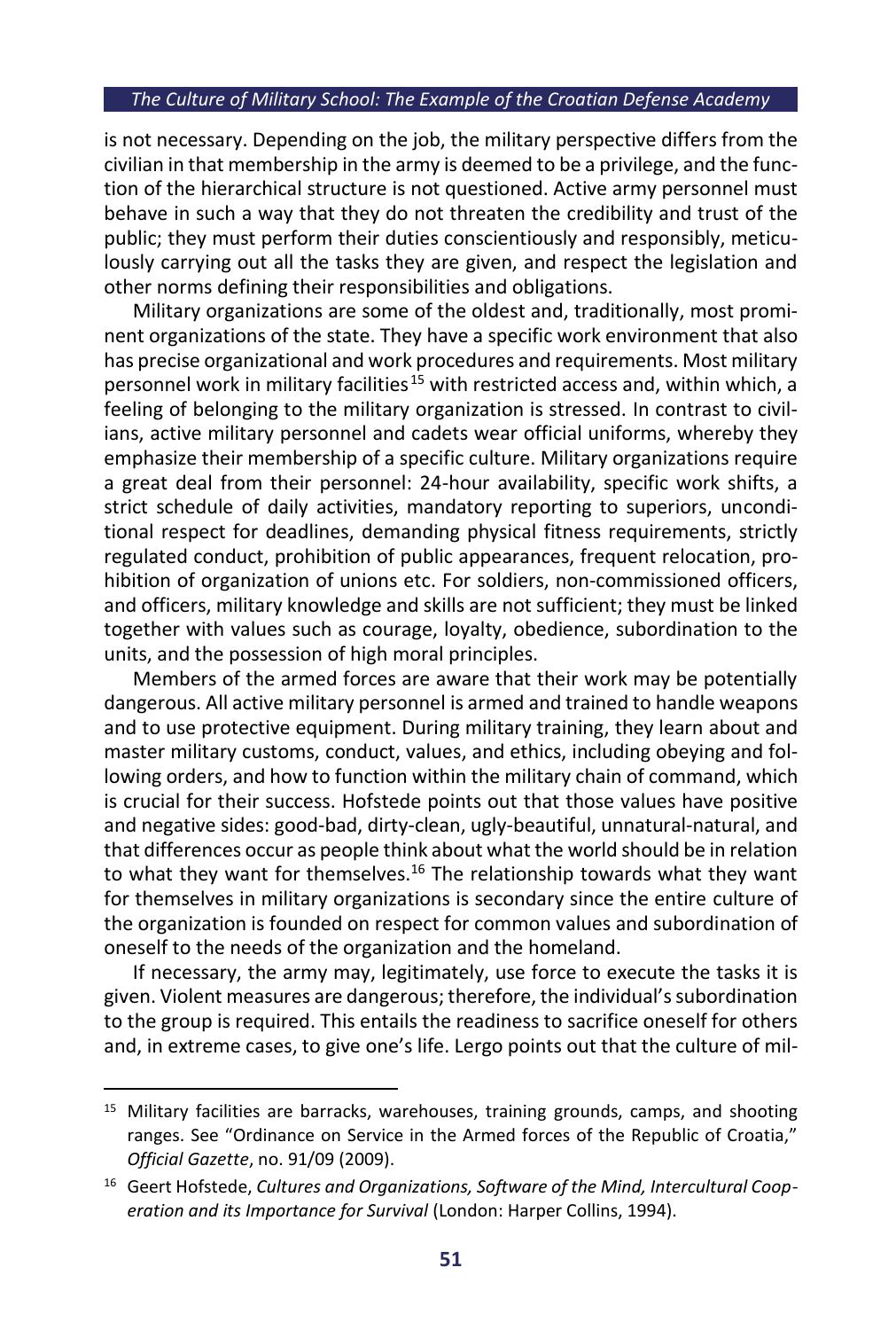itary organizations influences what may happen but may also cause the escalation of future events.<sup>17</sup> Armed forces have a central role in the execution of military operations due to their range of abilities, planning implementation, information processing, operational work, the possibility of maneuver, and the concentration of military power. Consequently, military culture has a crucial effect on the execution of the tasks set. In a military organization, the central elements and cultural values are passed on from generation to generation (e.g., courage, tactical skills, emotional and physical resilience, loyalty to the organization, and decisiveness in realizing the mission received).

Hatch recognized five forms of diversification of subcultures in a large organizational culture – unitary, integrated, slightly, significantly, and disorganized, which is clearly shown in Figure 2.<sup>18</sup> In the Defense Act, the Republic of Croatia's Armed forces is divided into three branches: the Croatian land army, the Croatian navy, and the Croatian air force and air defense force.<sup>19</sup> The culture of the Armed forces of the Republic of Croatia is a composite of the culture of the three military branches. Within the Armed forces of the Republic of Croatia, there are different types of combatant units (infantry, aviation and navy) and combat support forces (artillery, anti-aircraft defense, engineers, communications, nu-



#### **Figure 2: Forms of diversification of subcultures** (Source: Hatch, 1997).

<sup>17</sup> Jeffrey W. Legro, "Military Culture and Inadvertent Escalation in World War II," *International Security* 8, no. 4 (Spring 1994): 108-142.

<sup>18</sup> Mary Jo Hatch, *Organization Theory: Modern, Symbolic, and Postmodern Perspectives*  (New York: Oxford University Press, 1997).

<sup>19</sup> "Defense Law," *Official Gazette* (2013).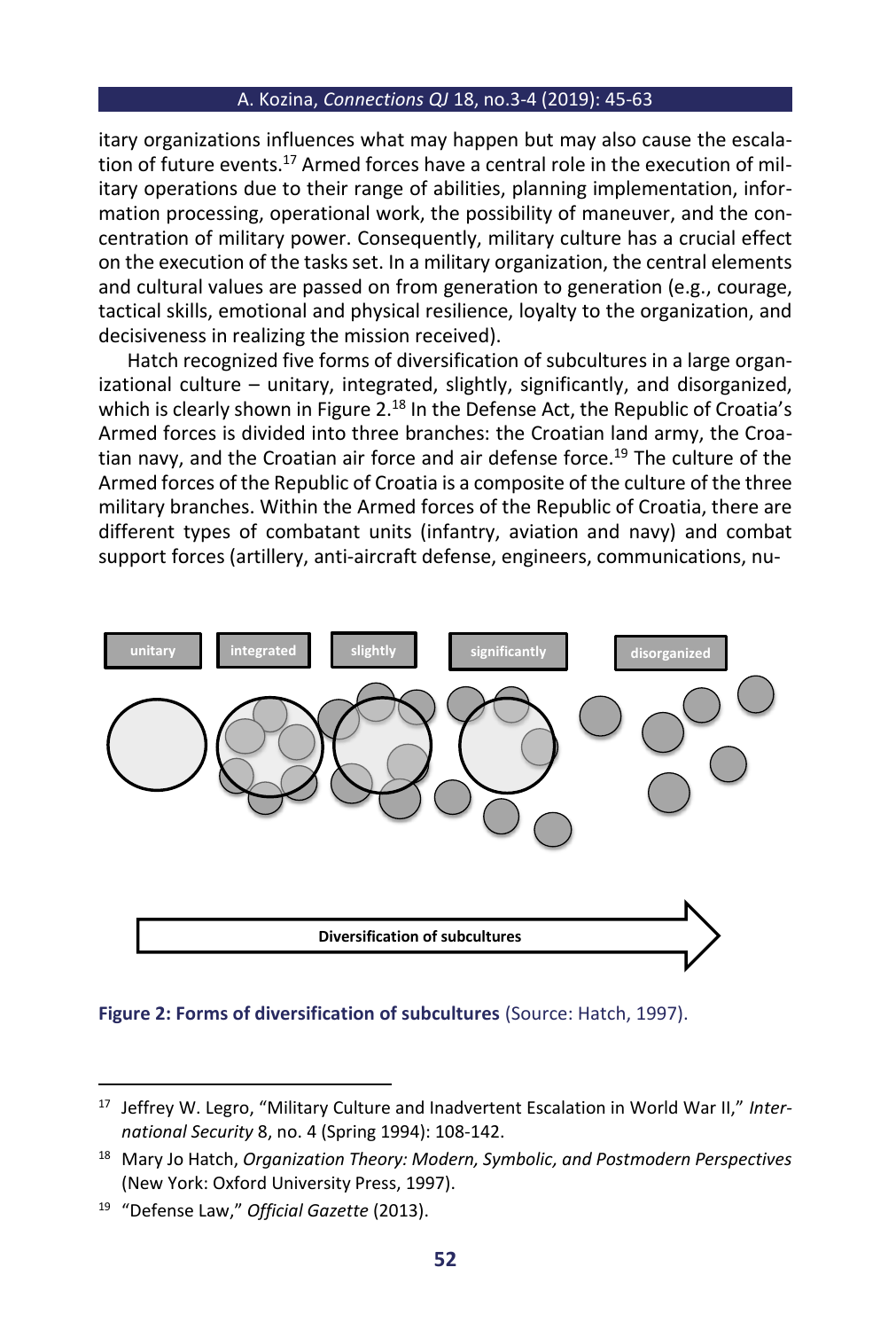clear, biological and chemical defense, surveillance and reconnaissance, military police, and military intelligence). The Armed forces of the Republic of Croatia in fact have an integrated form of subculture connections.

If the culture is integrated, the subculture improves its dominant value. The subculture of the branches and services are aligned with the military culture and support and improve it. Figure 3 shows that the military culture consists of the subculture of the branch, and the subculture of the specific services.





All organizations are different, including the military. People are unique because of their distinctive characteristics, but organizational culture provides unity and identity to every organization. Just as no two people in the world are identical, it is also impossible to talk about two identical organizations. Every organization is a living organism: unique, special, and changeable—in a word alive. Organizations appear, grow, become old, and disappear – they have a life span. An organization's culture dictates how it will react to various challenges. Siegl says that the military culture also consistently shapes how the military views the environment and adapts to meet current and future challenges.<sup>20</sup> The environment in which military organizations find themselves today is rapidly changing under the influence of globalization, state membership in various associations (military and civilian), and the constant demands for reducing human resources and increasing striking power. As a result, military organizations must change. One of the most important factors in a military organization is the hierarchy and the hierarchical form of management. The peak of the hierarchical pyramid consists of high-ranking officers and generals. The basic system of management of a military organization as a whole is command and supervision. Members of the armed forces wear recognizable military uniforms. Their uni-

<sup>20</sup> Michael B. Siegl, "Military Culture and Transformation," *Joint Force Quarterly* 49, no. 2 (2008): 103-106, p. 103.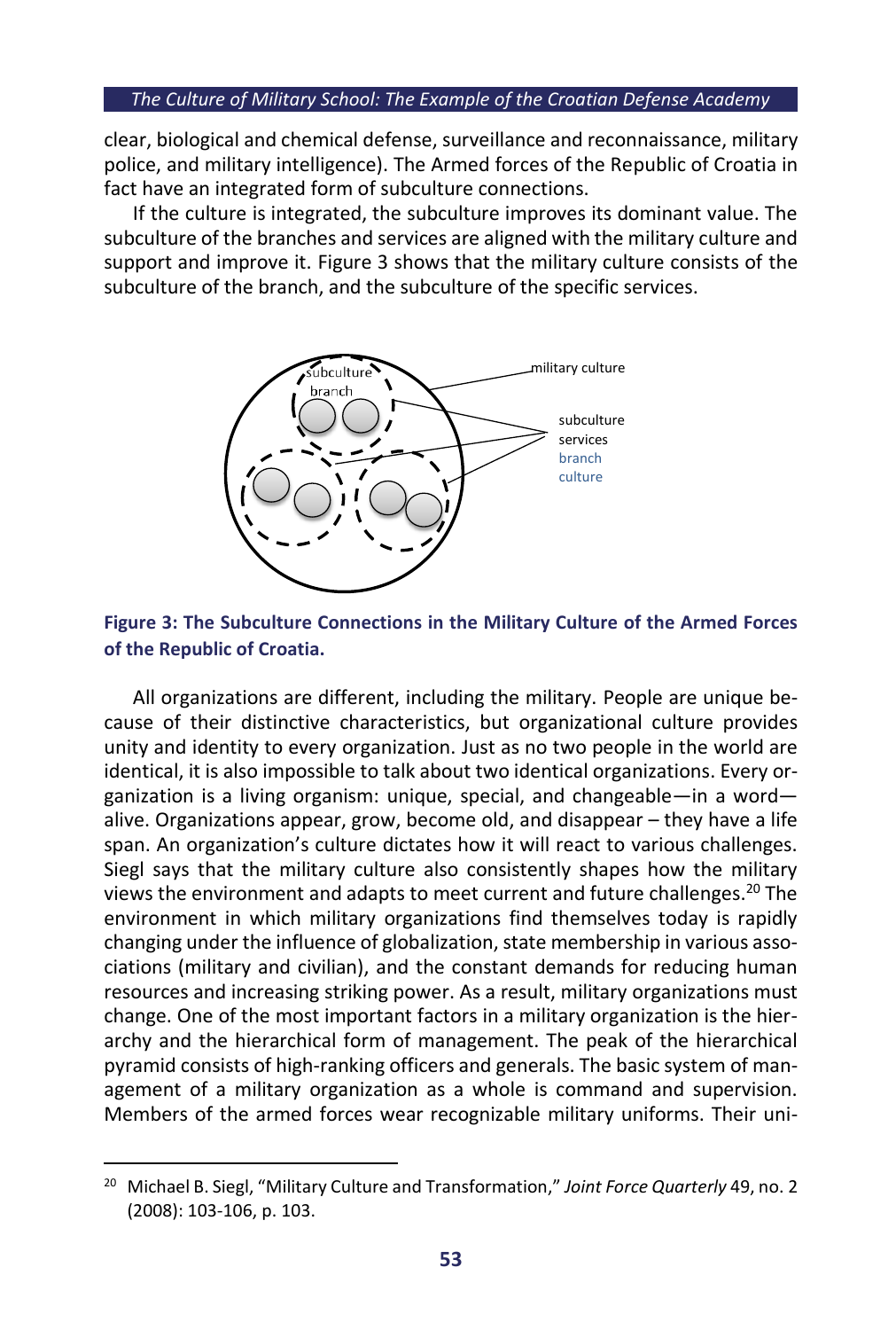forms reflect a soldier's rank, the member's surname, their specialty, the military school they attended, and their medals. Sparrow further states that military culture usually emphasizes and strengthens discipline, loyalty, and solidarity, which means that it is possible to require additional engagement from each individual in carrying out a given task. $21$  Military culture is passed on from generation to generation and develops as something that is respected and generates pride in service members.

According to Murray, "Military culture may be the most important factor, not only in military effectiveness but also in the processes involved in military innovation, which is essential to preparing military organizations for the next war." 22 He believes that military culture represents the ethos and professional attributes, both in terms of experience and intellectual study, that contribute to a common core understanding of the nature of war within military organizations. The army's existence depends upon the implementation of military operations. It simplifies its operations through standard operating procedures and routines to ensure stability and reduce uncertainty. Rodik-Klarić observed that in professional literature in Croatia, the term "military culture" hardly appears.<sup>23</sup> The concept of military culture is equivalent to the organizational culture of the armed forces. Kier links the definition of organizational culture with military culture:

... organizational culture is the set of basic presumptions and values that shape shared understanding, and the forms or practices whereby these meanings are expressed, affirmed, and communicated to the members of an organization. Military culture is the attitudes and values that are germane to the military relationships with its external environment, and those values that affect the internal function of the organization.<sup>24</sup>

Hull says that military culture has special features within its organizational culture.<sup>25</sup> Society's organizational and cultural perspective is valuable for its focus on the forms of knowledge and practices of an organization itself. This includes the army, which has its own historical development and structure of its methods of work, routine, expectations, and fundamental presumptions. An organizational culture also has visible and invisible signs. The visible signs are status symbols (ranks), ceremonies (line-up, inspections), stories, slogans ("Knowledge

<sup>21</sup> Robert Sparrow, "Drones, Courage, and Military Culture," *Routledge Handbook of Military Ethics*, ed. George Lucas (Oxford, UK: Routledge, 2015), 380-393.

<sup>22</sup> Williamson Murray, "Does Military Culture Matter?" *Orbis* 43, no. 1 (Winter 1999): 27- 42, quote on p. 27.

<sup>23</sup> Petra Rodik-Klarić, "On Heuristic Value of the Concept of Military Culture," *Polemos* 10, no. 2 (2008): 31-48.

<sup>24</sup> Elizabeth Kier, "Culture and Military Doctrine: France Between the Wars," *International Security* 19, no. 4 (Spring 1995): 65-93, quote on pp. 69-70.

<sup>25</sup> Isabel V. Hull, *Absolute Destruction: Military Culture and the Practices of War in Imperial Germany* (New York: Cornell University Press, 2005).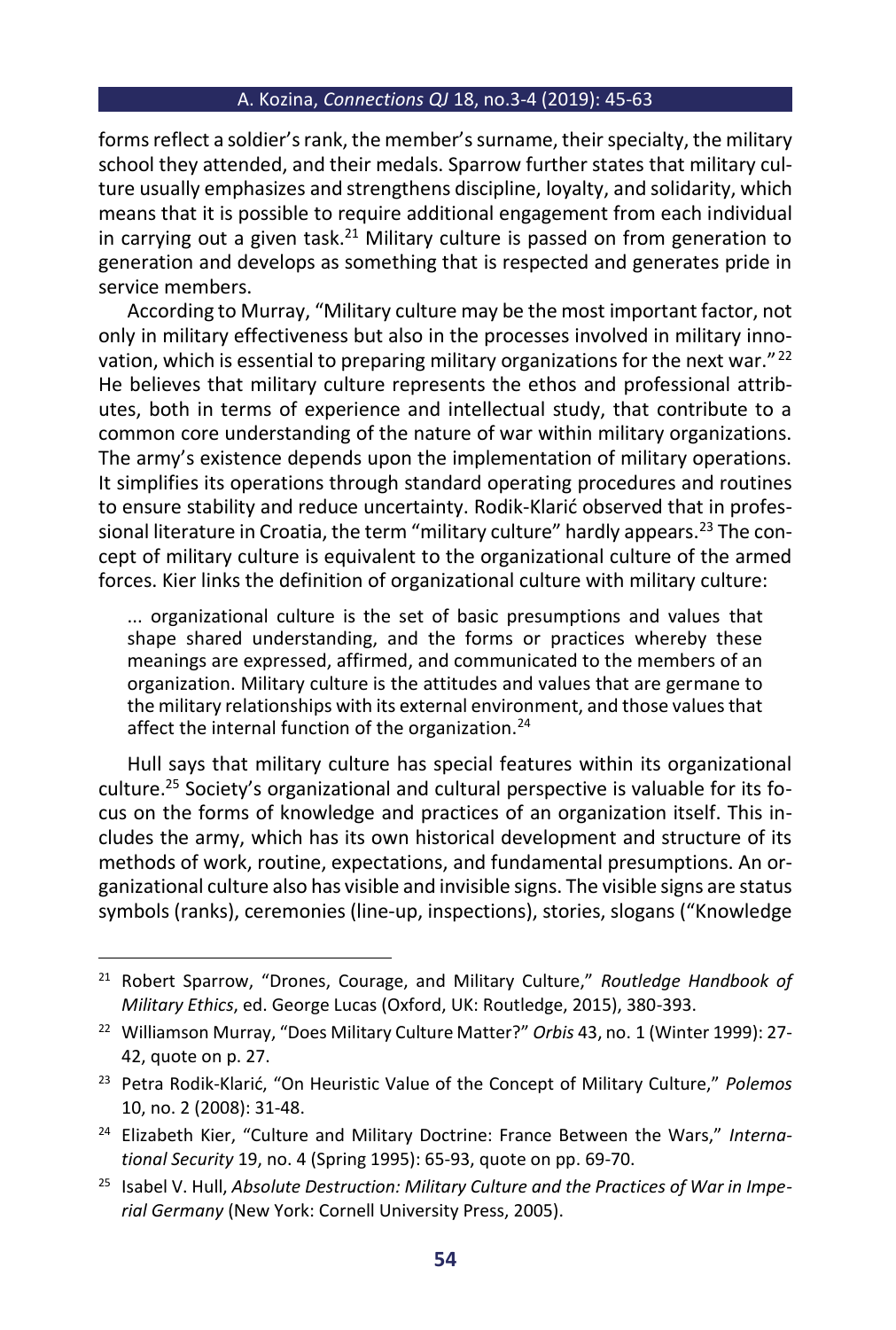is Power"), behavior, language, and the style of clothing of employees (uniform). The invisible signs include shared values, beliefs, presumptions, attitudes, and feelings. These signs of the organizational culture form a multi-dimensional concept that presumes various aspects of behavioral lifestyles, which affect the connections and bilateral influence of the various dimensions within the organization. Military culture comprises the values, customs, traditions, and philosophies based on a common recognizable character. Military organizations are specialized for dangerous situations and the use of weapons. Callahan pointed out clearly in his research: "Military culture identifies teamwork in achieving success in battle: discipline, obedience, and loyalty to the hierarchical chain of command as an important military virtue."<sup>26</sup>

Military culture is formed by the national culture and factors such as the geopolitical position and historical experience that influenced the national army. Honor, integrity, courage, and strength are central to military culture and have a major influence on every aspect of its cultural identity. Military culture is the foundation on which other factors are built, which generates permanent growth. What differentiates organizations from one another are their broad and unique features. Military organizations are run on a strictly hierarchical basis, in line with their own internal organization and culture. In order to function and for their employees to execute given tasks, the organizations are structured on the basis of the principles of centralization and authority, rely on the integrity, morality, and patriotism of their members, and require behavior based on anti-individualistic and anti-market ideologies. Pielmus asserts that the most important principles and key elements that affect military organizations are based on (1) the rational and formal structure of the organization; (2) strict centralization and united command; (3) conformism and discipline; (4) strong social supervision; (5) maintenance and survival of traditional values and practice specific for an officer's career; and  $(6)$  integration potential.<sup>27</sup>

Military culture is unique in its fundamental values, organizational structure, and terminology. Each individual's military cultural identity enhances the bonds between the members and aligns with the organization's rules, policies, and procedures. From the beginning of their education, military personnel accepts the principles on which the military organization and its culture rest. Military education is also clearly defined for each member of the organization, including teachers and students. Their duties and responsibilities are clearly established along with their attitudes towards authority. The military organization acts according

<sup>&</sup>lt;sup>26</sup> Philip D. Callahan, "The Code of the Warrior, The Kinder, Gentler Military and Marksmanship: Changing a Culture," USAWC Strategy Research Project (Carlisle Barracks, PA: U.S. Army War College, 2002), p. 3.

 $27$  Crisitina Pielmus, "Between Two Cultures: From the Military Culture to University Culture. Conclusions on the Organisation for Police Officers' Initial Training," *Revista Academiei Fortelor Terestre* 4, no. 72 (2013): 374-382.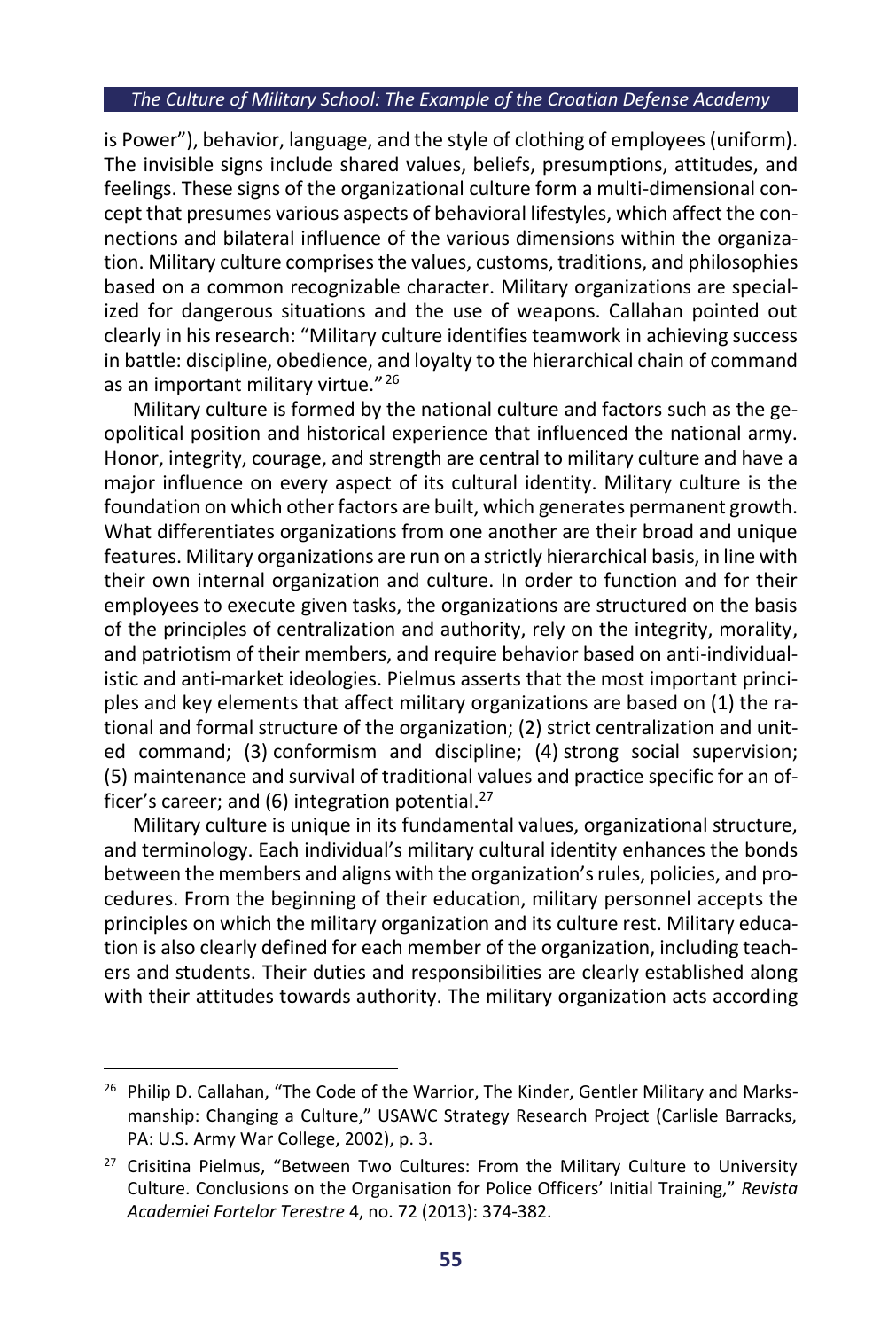to the rules, decisions, and orders, which legislation officially prescribes to regulate its life and work.

## **Types of Military Schools in the Croatian Defense Academy**

According to the Strategic Defense Review, the Croatian Defense Academy will be transformed into an institution of higher education aligned with the regulations governing higher education and scientific work in the Republic of Croatia, and in line with the processes of the Bologna Declaration and the efforts of NATO for application of the highest academic standards in the field of military education.<sup>28</sup> The Long-term Development Plan of the Armed Forces of the Republic of Croatia<sup>29</sup> states that the Croatian Defense Academy will provide the requisite education to meet the armed forces' needs and conduct scientific research. The organizational units will be divided into: Command, Deanery, the Petar Zrinski Military School Centre, the Janko Bobetko Centre for Defense and Strategic Studies, the Katarina Zrinska Centre for Foreign Languages, and the Croatian Army Hall. The Petar Zrinski Military School Centre will include Viceroy Josip Jelačić War College, the Blago Zadro Inter-branch Military Staff College, and the Andrija Matijaš Pauk Officers' School (Cadet Battalion, Basic Officer Education Company, and the Advanced Officer Education Company) and the Damir Tomljanović Gavran Non-commissioned Officer School.

Presently, the University of Zagreb and the Dr. Franjo Tuđman Croatian Defense Academy participate jointly in the undergraduate university study program of Military Leadership and Management, Military Engineering, and Aeronautics. The University of Split and the Dr. Franjo Tuđman Croatian Defence Academy cooperate in the Military maritime graduate university study program

A brief description of the tasks and basic characteristics of each of the schools that comprise the Military School Centre follows.

## *Damir Tomljanović Gavran Non-commissioned Officer School*

The mission of the Non-commissioned Officer (NCO) School is to educate NCOs to meet the requirements of the Armed Forces of the Republic of Croatia. Its curriculum covers four levels: a course to develop basic leadership skills, NCO training, advanced NCO training, and high NCO training. In September 2015, it was named after Damir Tomljanović Gavran, the Homeland War hero.

## *Andrija Matijaš Pauk Officer School*

The Officer School provides first and second level education for officers in the armed forces. In September 2015, it was named after the Homeland War hero, Andrija Matijaš Pauk. The first level of education is basic officer training for candidates who have completed military and civilian education for their initial duties as officers, and lower command and staff duties within the branches of the

<sup>28</sup> "Strategic Defense Review," *Official Gazette,* no. 101/13 (2013).

<sup>&</sup>lt;sup>29</sup> "Long-term Plan for the Development of the Armed Forces of the Republic of Croatia for the period from 2015 to 2024," *Official Gazette*, no. 151/14 (2014).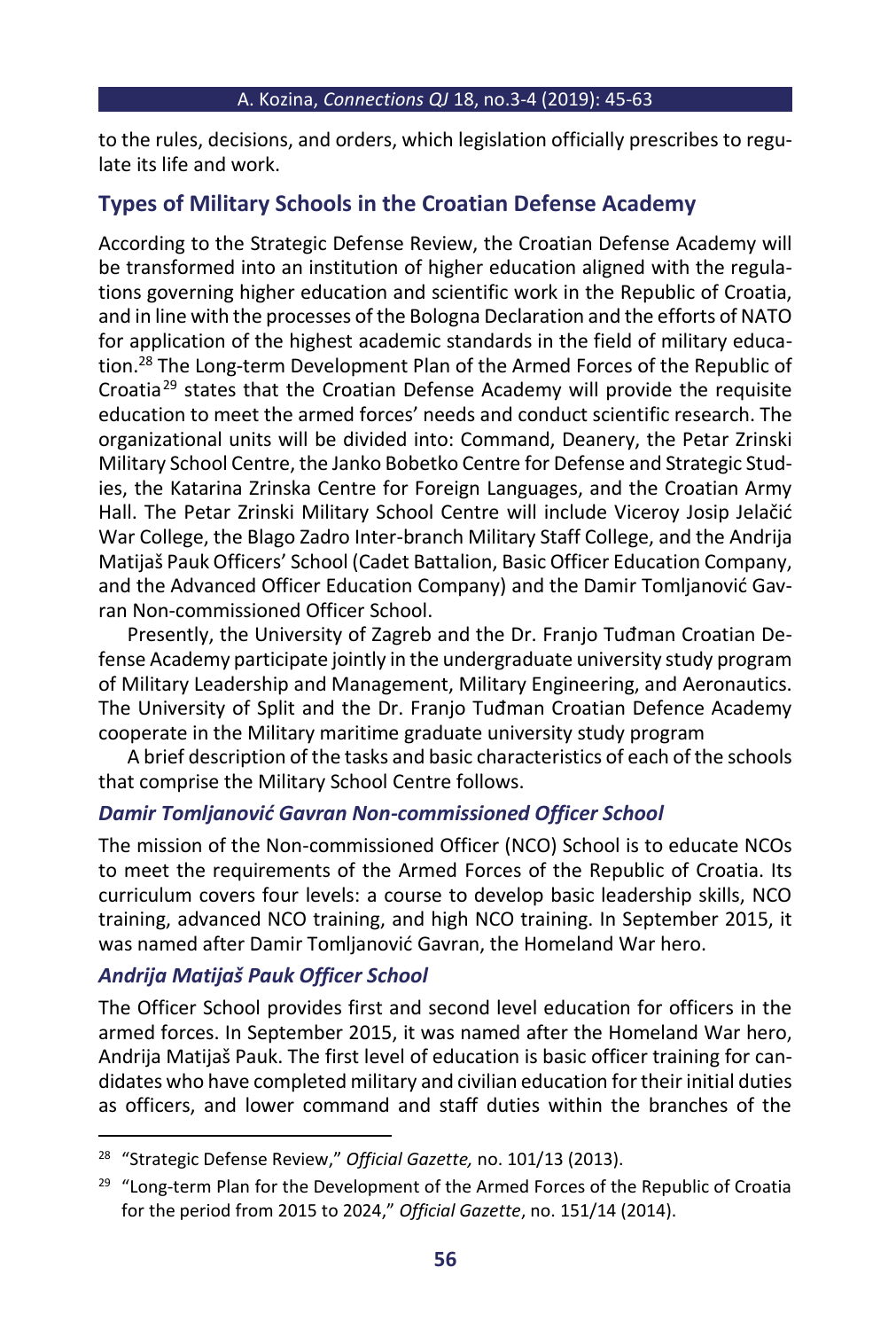armed forces. The ten-month course is conducted at the Croatian Defense Academy and in units of the armed forces. Upon successful completion, students are awarded their first rank as officers (lieutenant).

The second level is advanced officer training. It lasts six months and is also conducted at the Croatian Defense Academy and in the armed forces' units. The course trains officers in the ranks of junior lieutenant and lieutenant. The second level of officer training is also the last level of branch education.

Apart from officer education, there is also a cadet battalion within the Officer School. Its task is to participate in the preparation and implementation of the military training of cadets during the academic year of undergraduate military study courses. As part of the training, three military camps are organized to teach the necessary knowledge and skills which are important for attending the basic officer training.

## *Blago Zadro Inter-branch Military Staff College*

The Blago Zadro Inter-branch Military Staff College is the third level of education for officers in the armed forces. It lasts ten months and provides the knowledge and skills needed to plan, command, and manage wartime and peacetime operations in national and multinational commands, military staff, and battlefield operations. Officers acquire knowledge important for understanding the inter-relational elements of national powers and their effect on military activities in peace and war. They are trained to master the basic elements of joint warfare, the application of the principles of allied forces and the theoretical basis of joint warfare, for the discharge of all types of duties in joint tactical units in different brigades, execution of the functional duties of a staff officer in branch commands and staff, and preparation and implementation of peace-keeping operations. Apart from members of the Armed Forces of the Republic of Croatia, foreign officers also attend the Inter-branch Military Staff College.

## *Viceroy Josip Jelačić War College*

The War College is the fourth and highest level of education for officers in the Armed Forces of the Republic of Croatia. It lasts for ten months. Its mission is to train officers for the strategic level of command and higher staff duties. It covers four areas: security, defense management, national military strategy, and warfare skills. To meet the requirements for promotion to the rank of Brigadier General/ Commodore, an officer must complete this course. After completing a war college education, officers are appointed to the highest duties in the field of national security and defense. Students are high-ranking officers in the Armed Forces of the Republic of Croatia, employees of bodies of state administration of the Republic of Croatia, and members of foreign armed forces. The faculty include professors, scientists, military and civilian officials from this country and abroad. Presidents of the Republic, the Parliament, and the Government, as well as other high-ranking officials, provide lectures to the War College.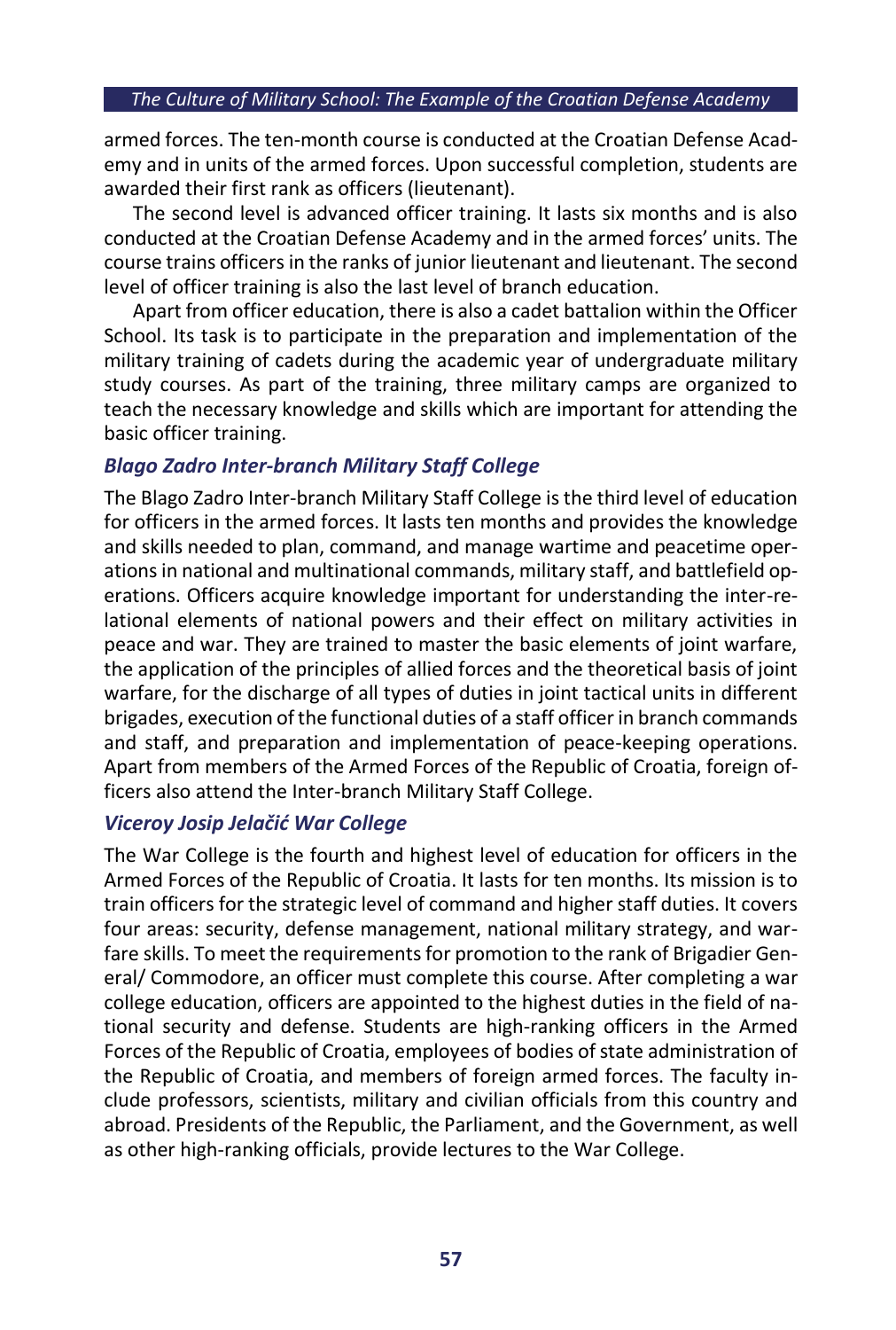## *Military Engineering Undergraduate and Graduate University Program*

The Military Engineering undergraduate and graduate university study program is an interdisciplinary program. It includes various fields of protection, rescue, and assistance to civilians and institutions in crisis situations, as well as natural and/or man-made disasters. Military engineers acquire competencies in accordance with international and NATO standards and range from modernization, maintenance and overhaul of combat systems, weapons, fire suppression systems and equipment, vessels, and aircraft. The Military Engineering study program enables students to acquire competencies in Croatian and in a foreign language.<sup>30</sup>

## *Military Leadership and Management Undergraduate and Graduate University Study Program*

The Military Leadership and Management undergraduate and graduate university study program is an interdisciplinary program. It is the first study program of this kind initiated in the Republic of Croatia, making it unique on the labor market in the public sector, especially in the fields of defense and the armed forces, protection and rescue of people and assets, civil and institutions' assistance in various situations such as crisis and disasters. The Military Leadership and Management study program develops competencies which are in accordance with international and NATO standards. 31

## *Aeronautics Study Program*

The aeronautics study program began at the Faculty of Transport and Traffic Sciences in the University of Zagreb in 1992. It provides continuity in higher education for military officers such as future Croatian Air Force pilots. This program is important to the Air Force in retaining highly educated personnel. 32

## *Military Maritime Study Program*

The military maritime study program is a five-year integrated undergraduate and graduate university study program designed to educate future officers of the Ministry of Defense and the Armed Forces of the Republic of Croatia. The program is designed to provide students with the theoretical and practical knowledge of the professional and scientific principles and procedures relevant to the maritime structure and maritime skills necessary for ship management: navigation, maneuver, maintenance, cargo management and other procedures of regulated international conventions (STCW) and other international and national

<sup>&</sup>lt;sup>30</sup> University of Zagreb, Graduate Study Program in Military Engineering and Military Leadership and Management (Zagreb: University of Zagreb, 2018).

<sup>31</sup> University of Zagreb, *ECTS Information Package for Academic Year 2016/2017 Course Catalogue – Undergraduate Study* (Zagreb: University of Zagreb, 2016).

<sup>&</sup>lt;sup>32</sup> "Become a Military Pilot" (Zagreb: Ministry of Defence of the Republic of Croatia, 2017).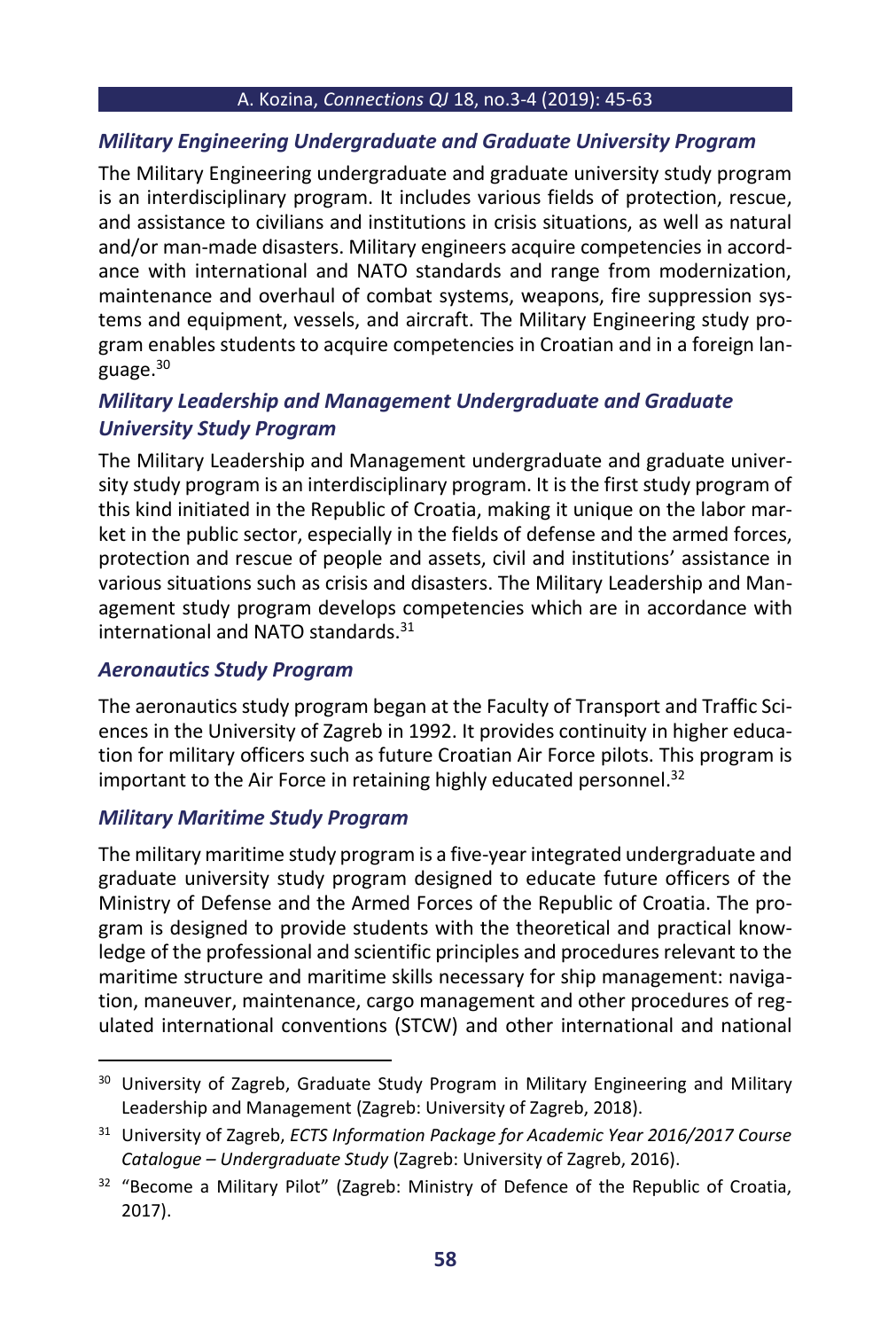standards. In addition, the general competencies that cadets complete in the Naval Navigation program are the same as those of all naval colleges.  $33$ 

#### **Culture, Climate, and Relations in Military Schools**

All schools, including military schools, have their own culture, formed by their students, teaching staff, the subjects taught, the types of teaching methods used, the environment, the atmosphere, and all other aspects that affect their value system, beliefs, and feeling of belonging. Kozina points out that only military schools provide the military education necessary for acquiring the competences related to the life and work of officers and non-commissioned officers.<sup>34</sup> The aspects of acceptance and an encouraging environment presume that the school is a place where prior behaviors are modified and supported, and where completely new forms of behavior are introduced. Every individual in the military education system should have no feeling of rejection, isolation, or inferiority. In other words, the organizations of the school and its climate will have the greatest effect on the students, and also on the teachers who work there. Bruner stressed the role of a school's culture in the creation of a community of teachers and subjects that mutually help one another "(...) through participation, pro-actively, jointly, cooperatively, and dedicated to the construction of significance instead of merely dryly receiving it."<sup>35</sup>

Each school's culture may be deemed to be the way of life and work in it, the influence of tradition on its success, and the behavior of students and teachers. The culture of a school, apart from the curriculum, subjects, teaching methods, and technical equipment, also includes all the participants (teachers, students, administration) with their attitudes, understanding, values, and beliefs. A military school is expected to provide military education through acquisition of the knowledge, skills, attitudes, and responsibilities necessary to meet the challenges of a modern, complex world.

A school's culture affects the way classes are run and the work of the teachers themselves. The overall impression a school leaves, whether positive or negative, affects its cultural potential. The culture of a school is created from a blend of the convictions, customs, and attitudes of all its members and its operating environment. The feeling of belonging is intensified when the student is outside the school. An individual identifies with their school as their own organization, which makes them stronger, because they are not representing themselves, but the organization. For example, at West Point (the American Military Academy

<sup>33</sup> University of Split, *Integrated Undergraduate and Graduate University Study Directions: Military Nautical and Military Marine Engineering* (Split, HR: University of Split, 2018).

<sup>&</sup>lt;sup>34</sup> Andrija Kozina, "Professional Military Education: Challenges Facing the Croatian Armed Forces," *Strategos* 2, no. 1 (2018): 119-136.

<sup>35</sup> Jerome Bruner, *The Culture of Education* (Zagreb: Educa, 2000), quote on p. 93.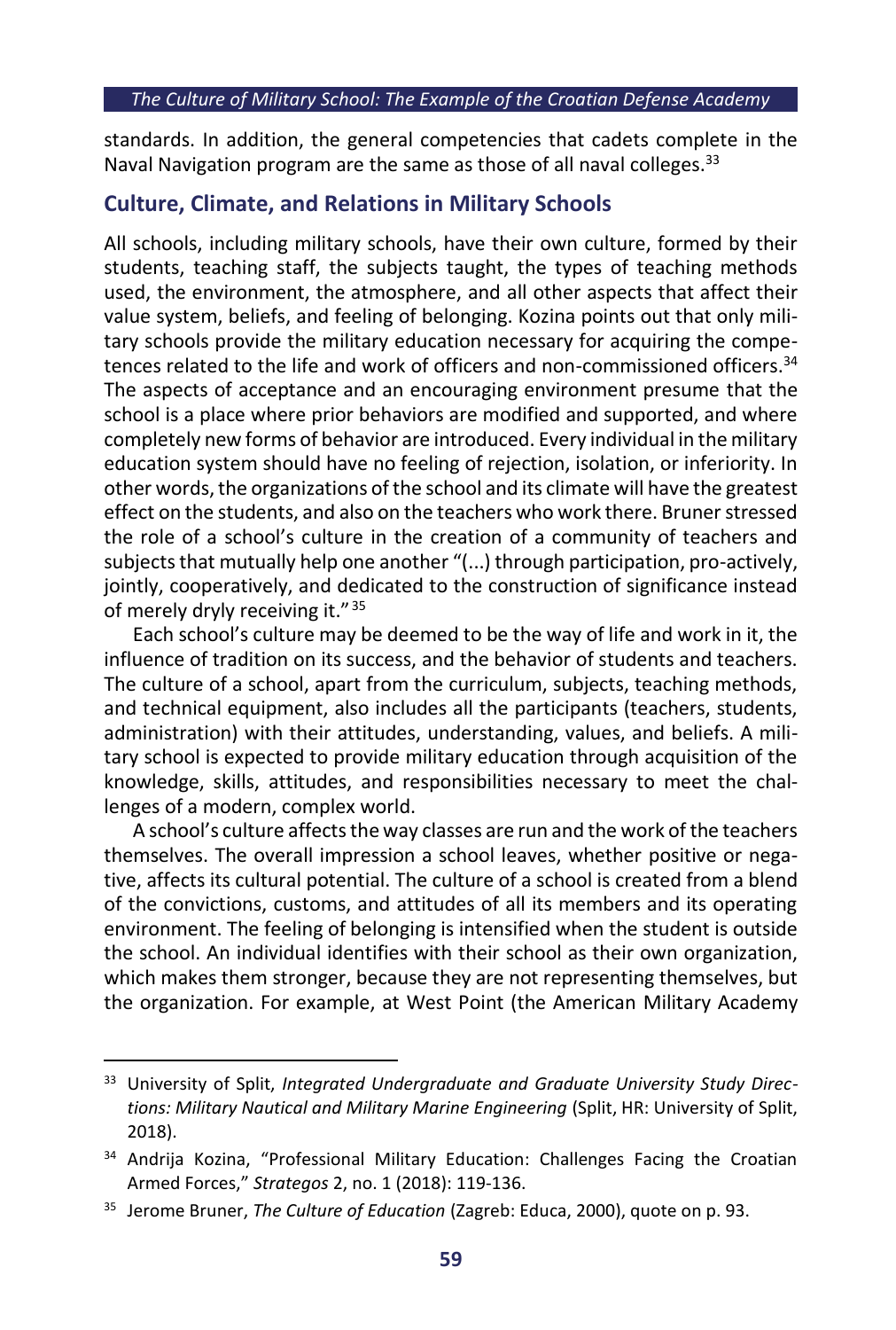for the Army), these military values are clearly defined and inculcated by all the cadets:

- "*Loyalty*. Bear true faith and allegiance to the U.S. Constitution, the Army, your unit, and other Soldiers.
- *Duty*. Fulfil your obligations. Doing your duty means more than carrying out your assigned tasks. Duty means being able to accomplish tasks as part of a team.
- *Respect*. Treat people as they should be treated. In the Soldier's Code, we pledge to "treat others with dignity and respect while expecting others to do the same."
- *Selfless Service*. Put the welfare of the nation, the Army and your subordinates before your own. Selfless service is larger than just one person. In serving your country, you are doing your duty loyally without thought of recognition or gain.
- *Honor*. Live up to Army values. Honor is a matter of carrying out, acting, and living the values of respect, duty, loyalty, selfless service, integrity and personal courage in everything you do.
- *Integrity*. Do what's right, legally and morally. Integrity is a quality you develop by adhering to moral principles.
- *Personal Courage*. Face fear, danger or adversity (physical or moral)." <sup>36</sup>

These military values are general and apply to all soldiers. Respect for them makes it possible to undertake all duties and missions given in line with the current regulations and legislation. In military schools, teamwork and mutual trust are also developed. The teaching outcomes (organization of life and work in an operation, drawing up orders, etc.) must be completed in a limited time, which requires well-coordinated teamwork. This develops mutual trust between team members. In a real wartime situation, individuals never undertake the given tasks alone, but they are carried out together, whether as part of a group, a squad, a platoon, a company, a battalion or a brigade.

A school's culture is greatly affected by the students' courses and their year of education. If the cultural values of a school emphasize autonomy, the teachers must change their established teaching practices and learn new teaching skills. Johnson and co-authors point out that teachers who believe that students' success depends, to a large extent, on the work of the teacher, will themselves not demand cooperation from others. In contrast, teachers who believe that the students' success depends on the work of the entire school are more prepared to seek intensive cooperation from all participants.<sup>37</sup> Deal and Kennedy clearly rec-

<sup>36</sup> "The United States Military Academy Strategic Plan, 2015-2021," *USMA Strategic Initiatives* (West Point, NY: United States Military Academy, 2015), p. 8.

<sup>37</sup> David W. Johnson, Roger T. Johnson, and Edythe Johnson Holubec, *Circles of Learning. Cooperation in the Classroom*, 6th ed. (Interaction Book Company, 2009).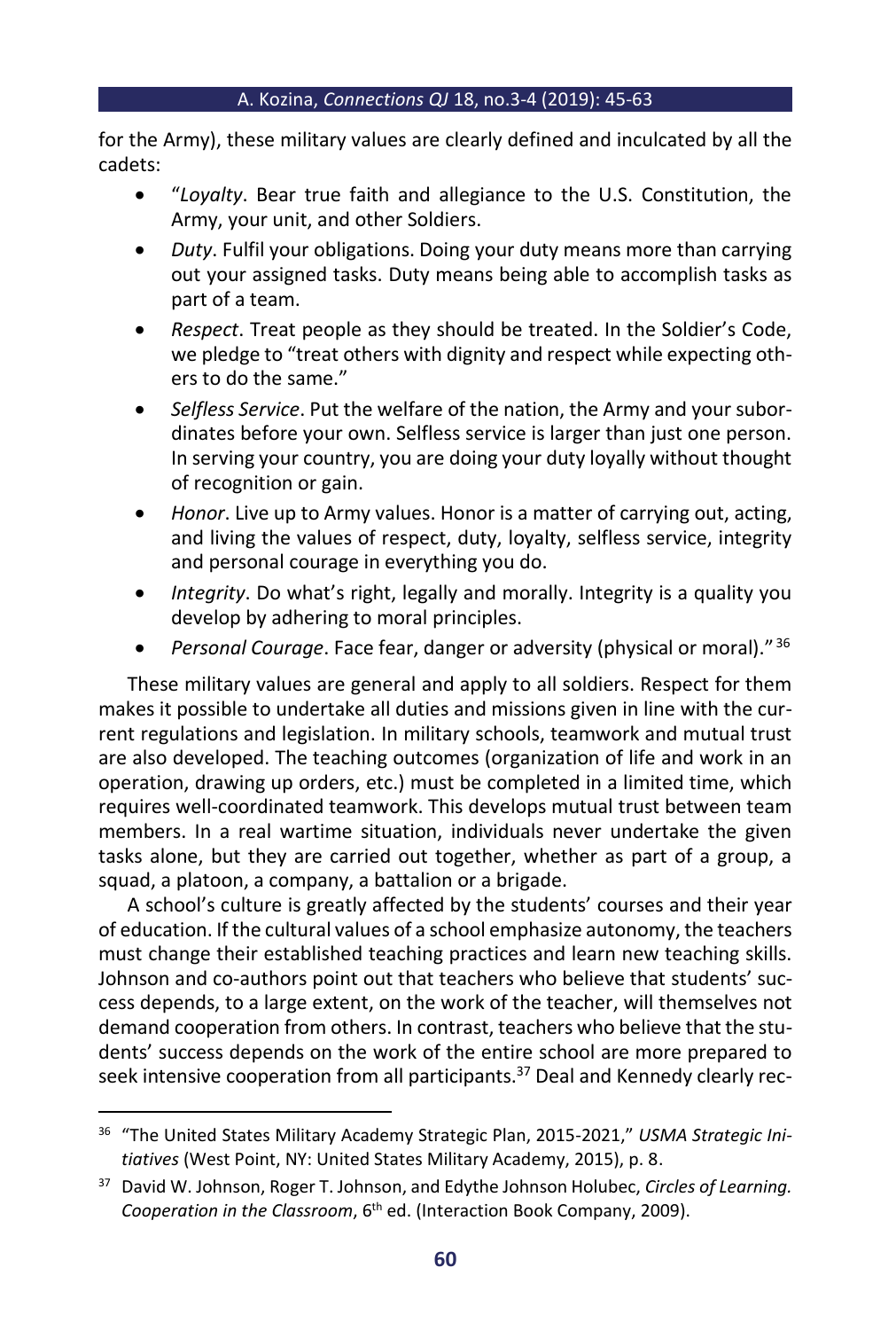ognized two key reasons why a strong school culture improves learning: "First is internal (where teachers and students don't know or understand what is expected of them or/and how their actions are related to school development)."<sup>38</sup> For precisely this reason, school culture ensures internal cohesion and understanding, which makes it easier for teachers to teach and students to learn.

The second reason is external: society judges a school by its perception as well as its results. Internal squabbling, mixed signals, unfavorable stories, and the lack of tangible evidence that a school stands for something special, make it difficult to secure the support of external groups. Deal and Kennedy mention that a school can communicate its identity to outside groups through shared values, rituals and ceremonies, and a supportive informal network. Convictions, messages, values, behavior, traditions, and routines are basic parts of the culture. Schools become the place where different languages, cultures, religions, and world views are acquired and refined. Since there are no identical organizations, so each school is unique. Schools are complex organizations that are joined together into a larger and stronger system. The school organization is a composite of the culture of the military organization and the relationships which predominate within it. When students come to school, they bring their own attitudes, habits, and different ways of thinking with them. All students carry with them their family upbringing, styles of communication, and the cultural and educational characteristics of their childhood and adolescent environment. Thus, the school's culture consists of several subcultures in each student class, and the class subculture consists of the different identities of the individual students. The most significant aspects of the military school culture at the Dr. Franjo Tuđman Croatian Defense Academy include:

- the social climate  $-$  including security, acceptance and care, which all students feel, and which must be welcoming;
- the intellectual climate  $-$  each class and the school atmosphere support and encourage the students to make additional effort;
- rules and instructions all participants are responsible for achieving high standards of study and behavior;
- customs and routines that must be accepted by all participants;
- organizational structure enables joint responsibility for decision making and problem-solving, which affects the school environment and the actual implementation of life and work;
- partnership and cooperation effective cooperation with educational institutions, business entities, and social organizations which support the work of the military school;

<sup>&</sup>lt;sup>38</sup> Terrence E. Deal and Allan A. Kennedy, "Culture and School Performance, Educational Leadership," *The Journal of the Association for Supervision and Curriculum Development* 40, no. 5 (1993): 14-16, quote on p. 15.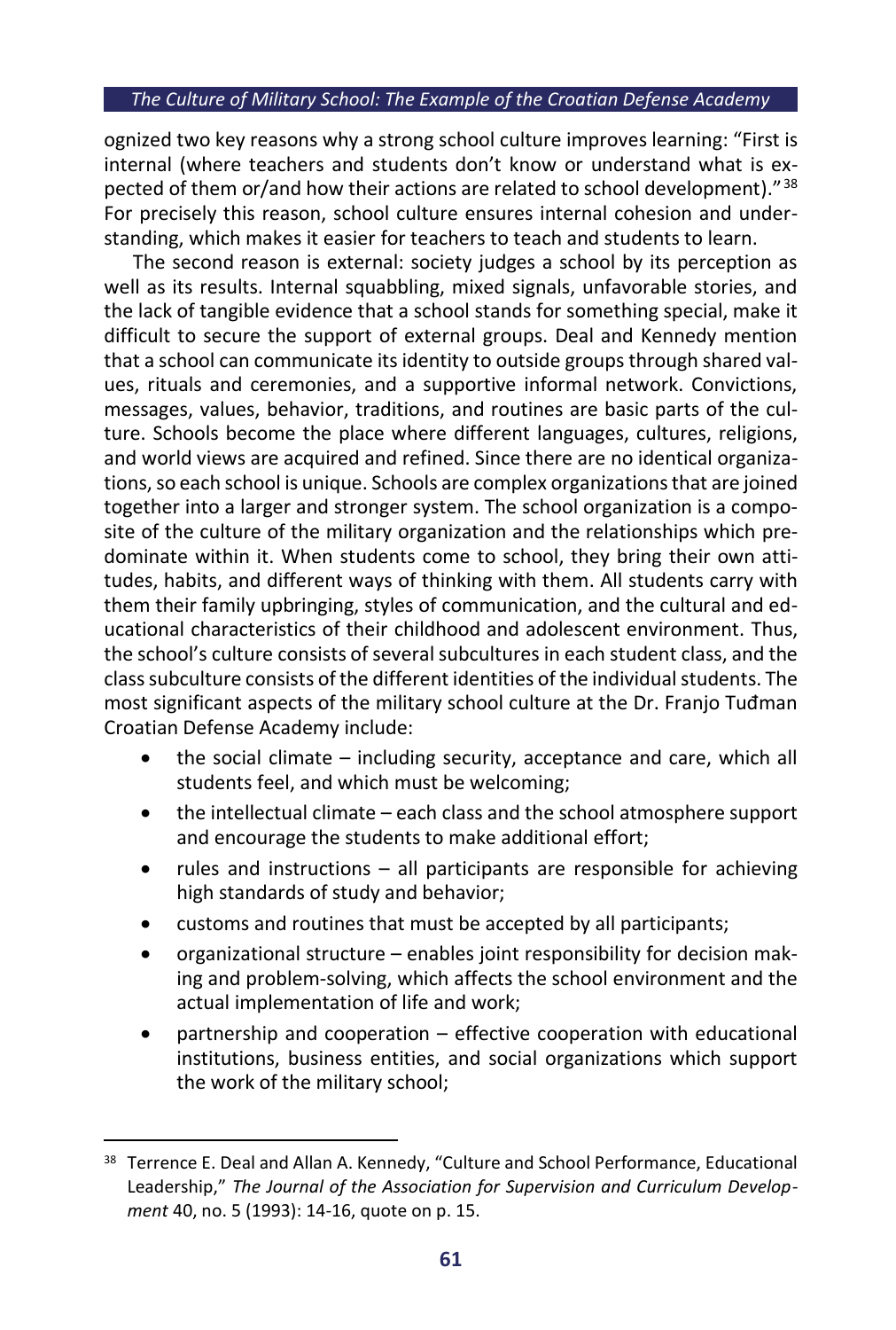- clearly defined standards in relationships and behavior that help to create a professional culture, excellence, and recognizable ethics;
- wearing uniforms, ranks, and symbols  $-$  to ease communication and strengthen the esprit de corps;
- the division of students into troops (squad, platoon, company, battalion, brigade) – strengthens the feeling of belonging to a group;
- official annual evaluation of each staff member increases the quality of execution of the tasks given because everyone is aware that their work is being monitored and evaluated;
- ceremonies marking important days in the school's history develops awareness amongst students of respect for tradition;
- public announcement of awards and recognition pointing out deserving and commendable members of the organization;
- emphasis on duty and service in lecture theaters and troops learning to lead a unit, run exercise activities and procedures, filing reports, etc.

The culture of a school (especially a military one) differs from the cultural setting of the students' previous educational experience (their family culture, society, religious institution, etc.). They come to the school with their civilian culture, and part of that culture merges with the school's culture. It is easier to identify with a military school culture if it has similarities to their home culture. Hudley and Gottfried emphasize that the teacher must always think about the fact that: "(…) the students' home cultures are different from the school culture and the students' families have different ideas about how their children should be taught."<sup>39</sup>

## **Conclusion**

Schools are not merely buildings, classrooms, and the people in them; they are complex systems. Each part is linked to and dependent on the others, and changes to one area cause changes to the others. This complex concept cannot be placed within a firm framework, but it is necessary to define it as precisely as possible. A school does not exist in isolation; it lives within the environment and social order of its location.

Military school culture is unique and, therefore, a special challenge to students. The army and military schools are included in all spheres of the life of students and affect the everyday lifestyle of their families. In a military school, the specific behavior of the students, brought from their families and civilian life, is modified, supported, and changed into a new form, which is acceptable to the culture of the military school. It constantly affects relationships, expectations, and behavior amongst teachers, administrative staff, students, and the environ-

<sup>39</sup> Cynthia Hudley and Adele E. Gottfried, eds., *Academic Motivation and the Culture of School in Childhood and Adolescence* (New York: Oxford University Press, 2008), quote on p. 129.